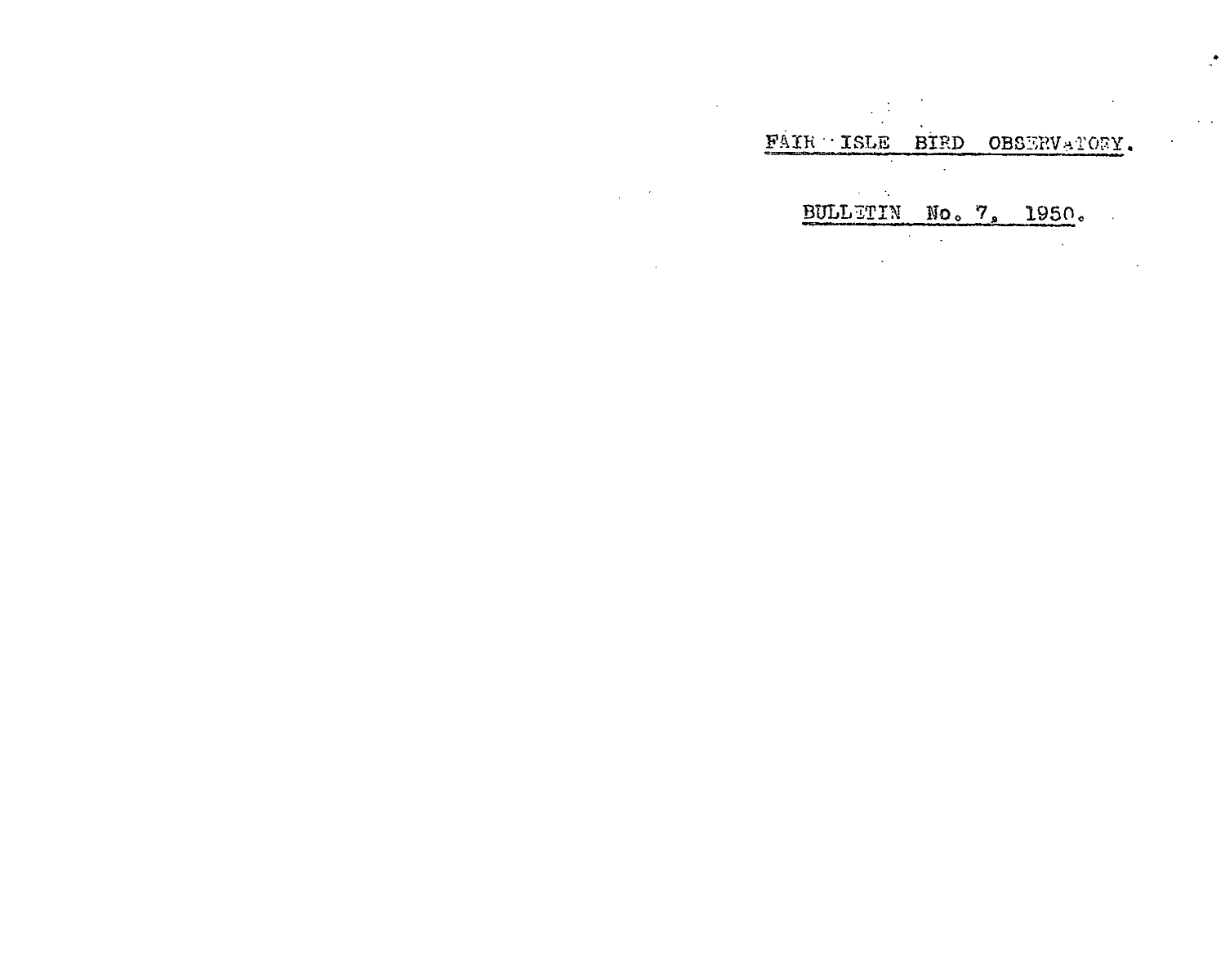#### ISLE BIRD OBSERVATORY. FAIR

# BULLETIN No. 7. 1950.

### l. September Migrants.

September was a very rough month here, with more than its fair share of strong winds (mainly westerly) and rain. There were. however, a few brief spells of easterly weather which b rought in some interesting birds. These fell on September 1st (SE, force 4-5), llth-12th (E.NE. veering  $S_0$ ), the night of 16/17th (S.SE.), 20th (N. veering NE.), 24-25th (backing E. from S. and developing into a NE. gale on 25th), and 30th (S. backing to S.SE).

Carduelis spinus. Three came in on September SISKIN. 26th.

MEALY REDPOLL. Carduelis flammea flammea. Two arrived on 26th, and one was seen down to October 3rd.

GREATER REDPOLL. Carduelis flammea rostrata. Three redpolls of this Greenland-Iceland race were identified by their dark upper-parts and very marked flank-stripes on September 20th, following a day and night of  $\mathbb{V}_o$  and  $\mathbb{W}_o$  winds at force 4.

SCARLET GROSBEAK. Carpodacus erythrinus. See Bull. No. Another female or immature bird was seen on September  $6. p. 2.$  $21st.$ 

CHAFFINCH. Fringilla coelebs. The ringed male which summered on the isle was seen daily to 17th. Two birds were recorded on 19th and two of each sex on 20th.

RED-HEADED BUNTING. Emberiza bruniceps. A male, with us from 19-22nd, is described in para. 3.

ORTOLAN BUNTING. Emberiza hortulana. One on September 12th.

LAPLAND BUNTING. Calcarious lapponicus.  $One.$ September 1-3rd, and six on llth, with smaller numbers irregularly afterwards.

SNOW BUNTING. Plectrophenax nivalis. Two on 16th and fifty on 19th with smaller numbers daily to the end of the month.

SKYLARK/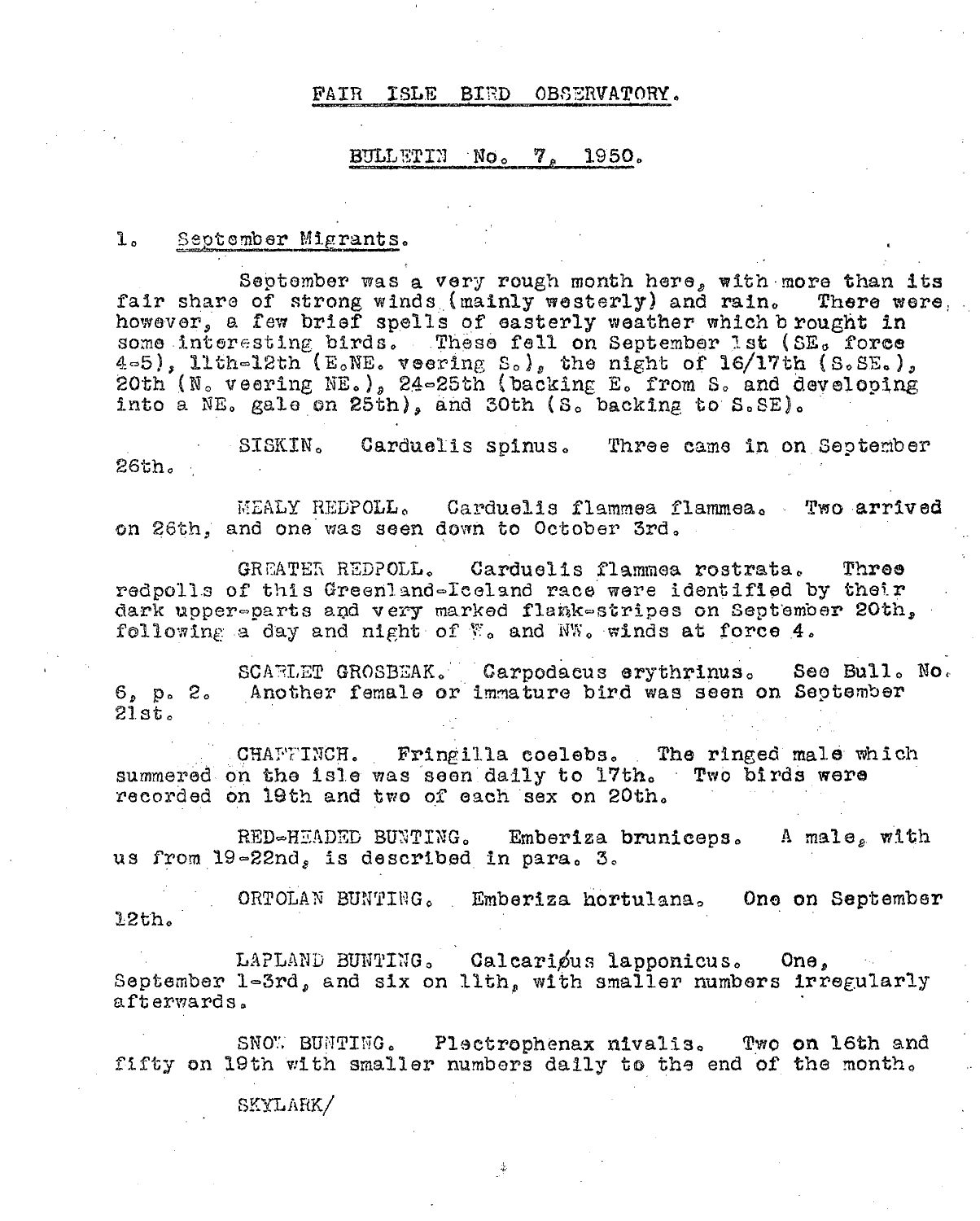Alauda arvensis. Noticeable increase on SKYLARK. 20th and a marked diminution on 22nd.

MEADOW PIPIT. Anthus pratensis. Increases on 5th, 16th and 18th.

> TREE PIPIT. Antius trivialis. One on September 6th.

Motacilla alba alba. Twenty or so **VHITE WAGTAIL.** daily to 12th, and fewer afterwards to 23rd, with one on 26th.

PIED FLYCATCHER. Muscicapa hypoleuca. Four, September 2nd; two, 5th; twenty, 12th (five only next day); two, 18th; one, 22nd.

SPOTTED FLYCATCHER. Muscicapa striata. None during<br>September, but the S.SE. wind of 30th brought in a 1st Winter bird which was trapped on October 1st.

RED-BREACTED FLYCATCHER. Muscicapa parva. An immature male was trapped on September 21st.

GOLDCHEST. Regulus regulus. Six or more, 25th, with four next day and one on 27th.

WILLOW WARBLER. Phylloscopus trochilus. A dozen on September 12th, a few lingering until 15th. Eight on 21st and again on 24th, some remaining until 30th.

GREENISH WARBLER. Phylloscopus trochiloides viridanus. One caught on September 19th is described in para. 4.

WOOD WARBLEF. Phylloscopus sibilatrix. One, September 22nd.

YELLOW-BROWED WARBLER. Phylloscopus inornatus.  $One<sub>a</sub>$ September 21st, and three on 24th, in the crops. One was trapped in the Gully on 26th, was released there, and entered the trap again October 1-2nd. Another stayed in a turnip-rigg September 29th to October 2nd.

Locustella naevia. One, very GRASSHOPP'JE WARBLES, yellowish beneath, so probably a 1st Winter bird, was in the Burn of Gilly, September 1st; and an adult bird was caught at the Auld Haa, in turnips, on 19th.

REED WARBLER. Acrocephalus scirpaceus. One haunting the Burn of Gilly, September 18-19th, was netted on the latter  $_{\text{date}}$ 

 $\hat{\mathbf{c}}$ 

 $\mathcal{Q}$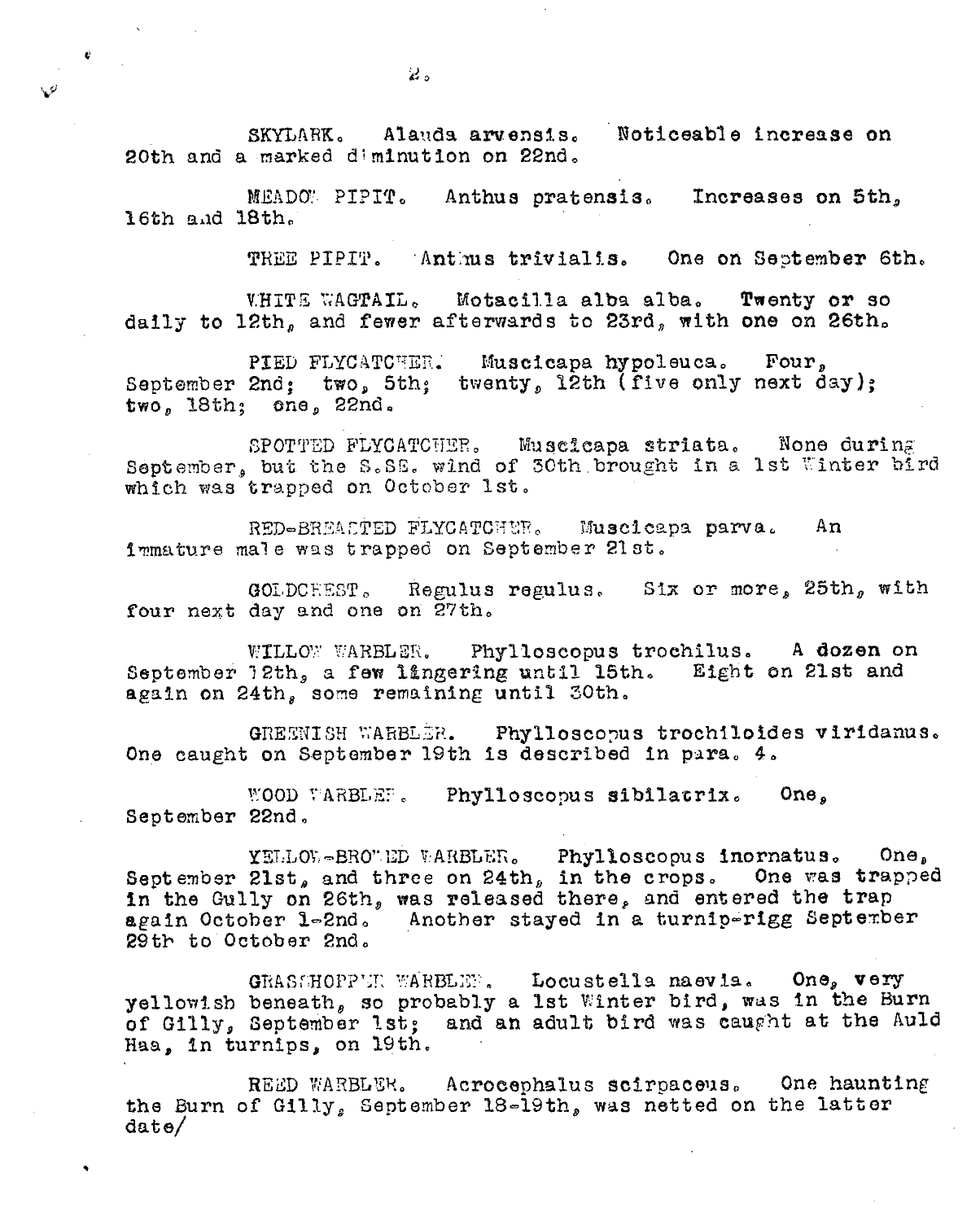date and identification confirmed.

 $\mathbf{C}$ 

 $\mathbf{v}^{\prime}$ 

MARSH WARBLER. Acrocephalus palustris. One trapped in the Gully on September 20th was released there and was twice retrapped on 20-21st.

BARRED WARBLER. Bylvia nisoria. Singly, September 3rd and 21st and again October 14st, all immature birds.

Sylvia borin. GARDEN WARBLER. Singly, September 7th and llth; two, 16th; four, 18th; seven, 21st; two, 24th.

BLACKCAP. Sylvia atricapilla. Two females. September 18th: two of each sex, 20th, and singly to 24th.

WHITETHROAT. Sylvia communis. One, September 12th: two, 19th; one, 21st.

LESSER VHITETHROAT. Sylvia curruca. One, 12th; three, 21st; singly, 24th and 30th.

SONG THRUSH. Turdus ericetorum. Two, September 26th.

REDWING. Turdus musicus. Singly, 22-25th, and three on 26th: five, 27th.

VHEATEAR. Oenanthe oenanthe. Numbers were down to a score on 22-23rd, eleven only next day, and a few each day after: :wards.

REDSTART. Phoenicurus phoenicurus. Males on 19-20th, 22nd and  $24th_c$ 

WHINCHAT. Saxicola rubetra. Almost daily to September  $28th.$ 

BLUETHROAT. Luscinia svecica. A lst Winter male was trapped on September 21st.

S"ALLO". Hirundo rustica. One, 14th; two, 23rd.

HOUSE MARTIN. Delichon urbica. One,  $14th$ , three next day, and one on 20th.

SAND MARTIN. Riparia riparia. Two, September 5th, and three next day; five on 15th, two 16th, singly 18th and 20th.

 $S''TFT/$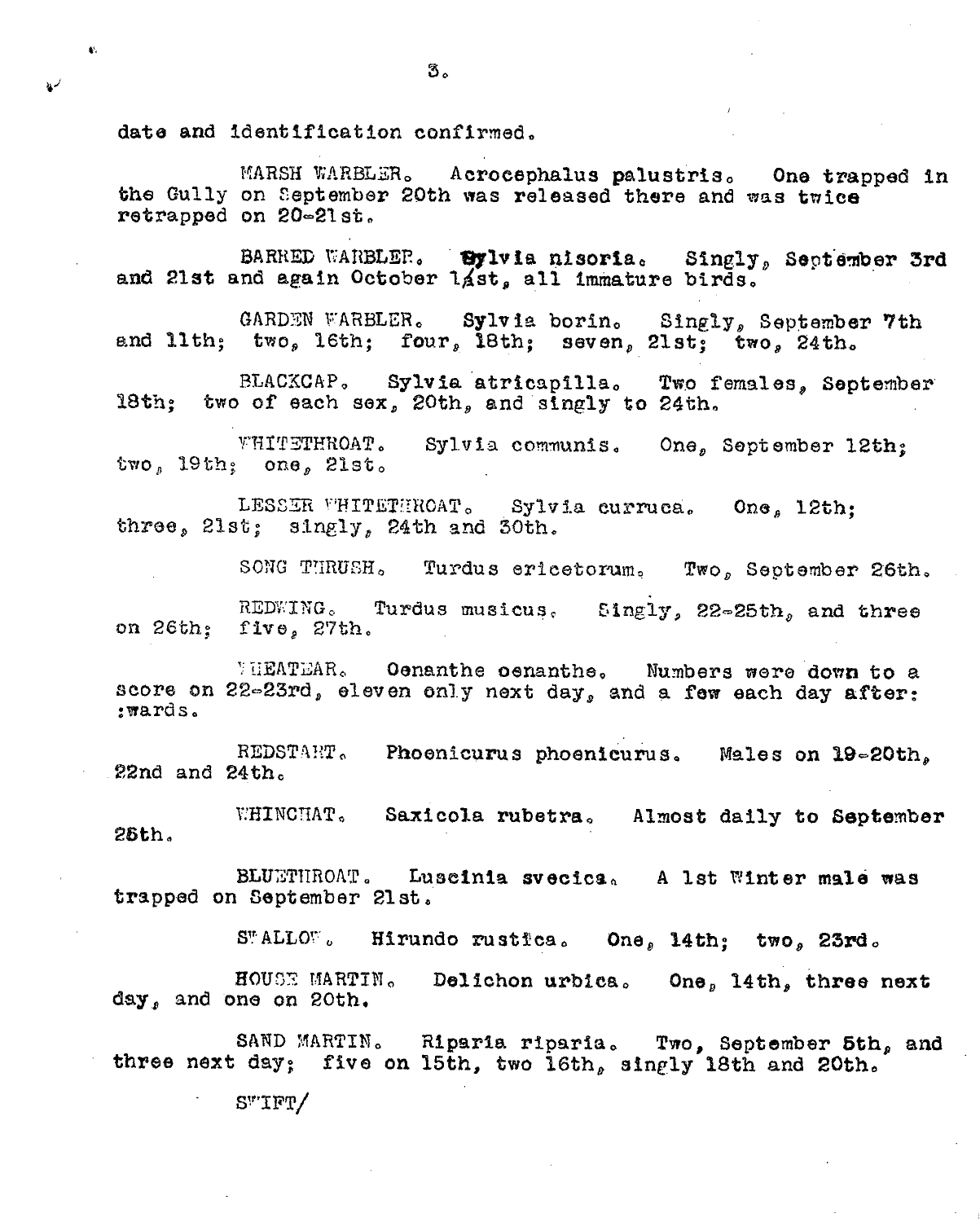SWIFT. Apus apus. The last were three on September lst.

MELLIN. Palco columbari nus. Daily, sometimes one. more often two birds.

KESTREL. Falco tinnunculus. Two, September 6th: singly on 10th and from 26-28th.

Ardea cinerea. Six on 25th and eight next day. HERON. otherwise one or two regularly.

MALLARD. Anas platyrhyncha. Occasional: three on  $27th - 28th$ .  $\mathcal{L}_{\mathbf{f}}$ 

TEAL. Anas crecca. Four on 1st and 17th, otherwise one or two regularly.

WIGEON. Anas penelope. Singly, 7-10th and 25-26th.

TUFTED DUCK. Aythya fuligula. Singly, 21-22nd, 26th and an immature drake from 29th.

GOLDENEYE. Bucephala clangula. One on September 3rd.

VELVET SCOTER. Melanitta fusca. One on September 1st.

CORMORAMT. Phalacrocorax carbo. A few on most days from August 31st. Flock of eleven going south, September 23rd, and flock of twenty next day.

FULMAR. Fulmarus glacialis. Only eight were counted on 7-8th following a marked decrease coinciding with a strong NW. gale, but when the weather moderated birds returned to the cliffs and were in strength on llth. Decreases took place on 16th, 22nd and practically all had left on 25th, when a NE, gale was raging. Afterwards a few birds were to be seen at sea daily until the end of the month.

TURTLE DOVE. Streptopelia turtur. Singly, September 20th and 25th.

BAR-TAILED GODWIT. Limosa lapponica. One, September 6th.

CURLEW. Mumenius arquata. Frequent on passage down to 20th, few afterwards.

**VHIMBREL/** 

 $\bar{\mathcal{Q}}^I$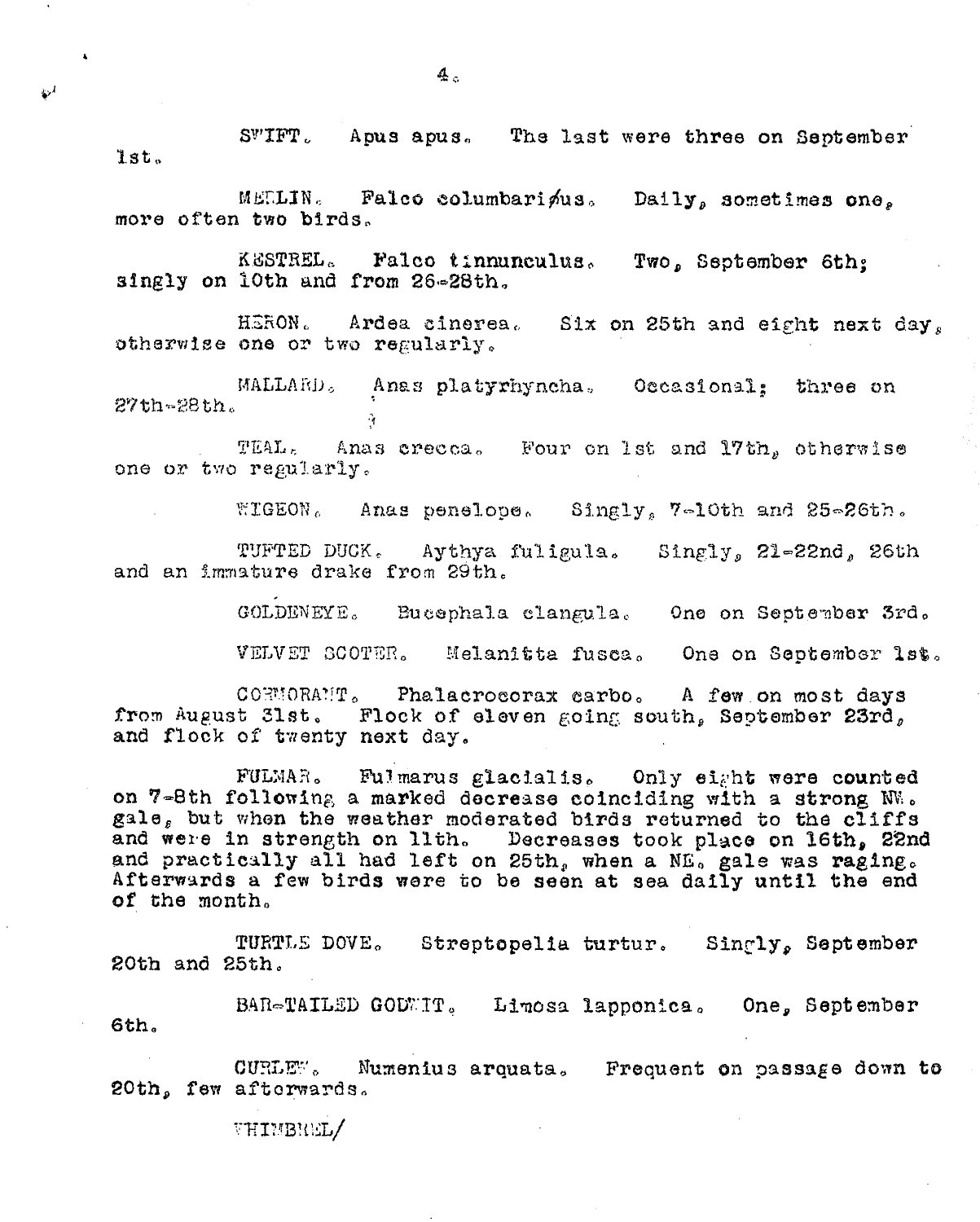あた

 $5<sub>n</sub>$ 

Numenius phaeopus. One only, September 2nd. WHIMBREL. Scolopax rusticola. One, September 25th. **WOODCOCK.** 

SNIPE. Capella gallinago. A few regularly from mid-September.

COMMON SANDPTPER. Actitis hypoleucos. One, September  $5th.$ 

> GREEN SANDPIPER. Tringa ochrophus. One, September 1st.

Tringa totanus. Twenty on 6th, fifty on 7th. REDSHANK. A few regularly, with influx of twenty-five on 19th and over forty on 28th.

RINGED PLOVER. Charadrius hiaticula. Fifty on 13th; a small number on most days to the middle of the month.

GOLDEN PLOVER. Pluvialis apricaria. Small parties on the move throughout the month.

LAPWING. Vanellus vanellus. Occasional small parties.

### Weights of some September Migrants.  $2^{\circ}$

Two females, 9.96 g. (9.61 g. forty=eight hours SISKIN. later) and  $11.8\text{ g}$ .

TREE PIPIT. One on September 6th gave 22.75 g., our heaviest initial weighing for an Autumn bird. See Bull. No. 6,  $p_0$ ,  $B_0$ 

WHITE WAGTAIL. Three Ist Winter females were trapped August 17-18th and a further nine birds were taken between September 8-20th. Forty initial weighings during the two seasons 1949-50 are distributed as follows:

|                                                                   | Autumn.              |      |       | Spring 。 |             |      |
|-------------------------------------------------------------------|----------------------|------|-------|----------|-------------|------|
| Sex and Age Group.                                                | <b>Average Heavy</b> |      | Light | Average  | Heavy Light |      |
| Adult males.                                                      | 22.1                 | 24.7 | 20.1  | 27.7     | 28.6        | 25.9 |
| Adult females.                                                    | 20.2                 | 23.7 | 16.7  | 21.6     |             |      |
| lst Winter males.                                                 | 23.4                 | 26.2 | 19.5  |          |             |      |
| 1st Winter females.                                               | 23.3                 | 27.9 | 19.1  |          |             |      |
| (Ad. males, 5 Autumn, 4 Spring; ad. females, 12 Autumn, 1 Spring; |                      |      |       |          |             |      |
| $l$ st/                                                           |                      |      |       |          |             |      |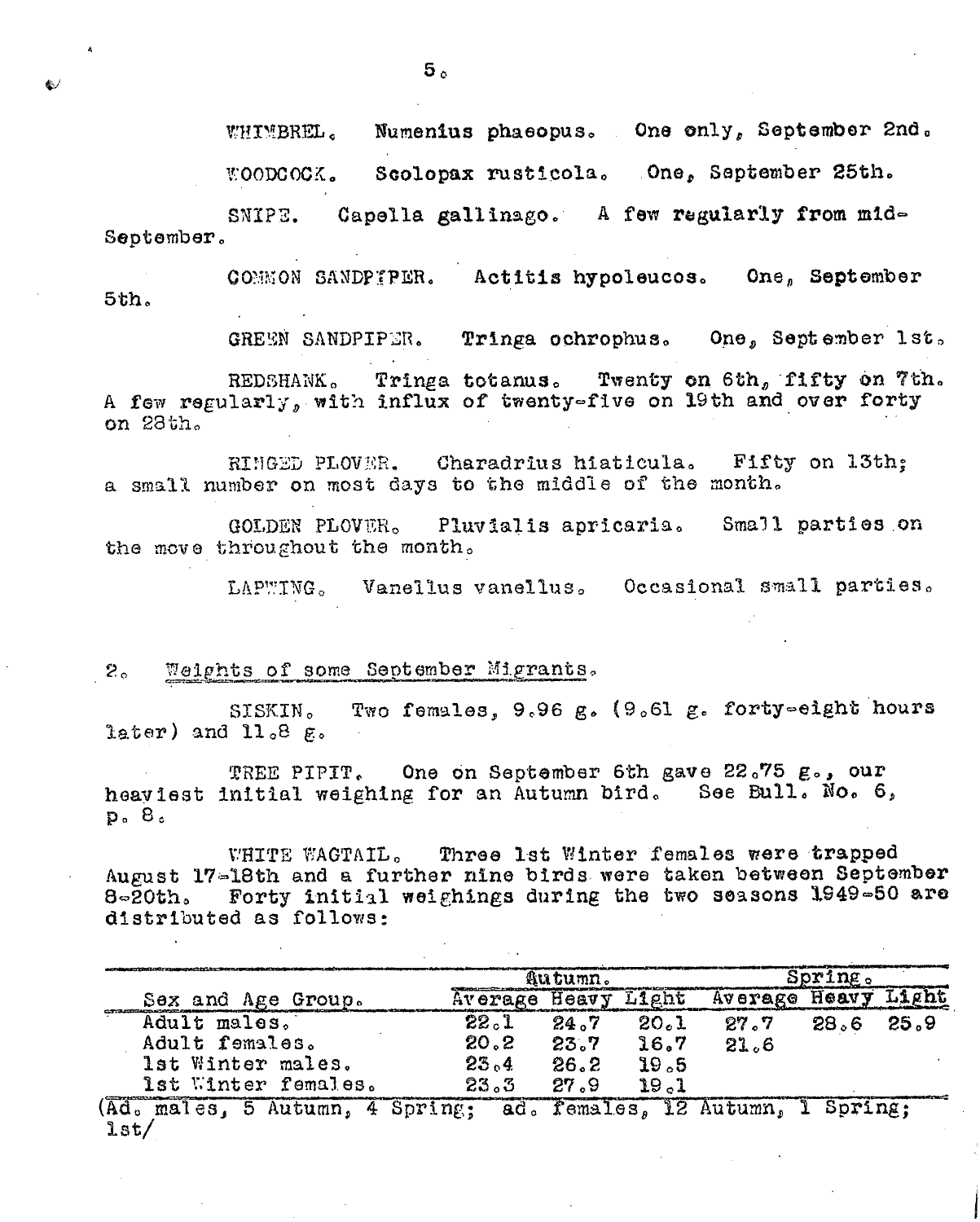1st Winter males, 11: 1st Winter females, 7).

The table suggests that (a) adults in Spring are distrinctly heavier than Autumn birds, and (b) lst Winter birds tend to be heavier than adults. A male with only one leg, trapped on September 11th, weighed 20.48 g.

SPOTTED FLYCATCHER. Five 1st Winter birds average 14.23 g. Our only Spring record, June 4th, is 11.66 g. A bird caught at 13.65 g. on September 22nd, 1949, (1630 hrs.) weighed  $12.95$   $\mu$ . at 1530 hrs. two days later.

PIED FLYCATCTER. See Bulletin No. 6, pp. 8-9. Thirteen additional trappings in September show a range from 11.49 g. to 15.06 g. and the average weight of forty Autumn examples is  $12.94$  g.

RED-BREASTER FLYCATCHER. A 1st Winter male on September 21st weighed 10.17 g. Two 1st Winter birds trapped on this date in 1949 weighed  $\theta_0 5 \epsilon$ , and  $\theta_0 6 \epsilon$ .

WILLOW WARBLER. Four trapped on September 12th were  $8.77 g_{0.8}$  10.09  $g_{0.5}$  9.55  $g_{0.6}$  and 9.39  $g_{0.6}$  all well above average weight for arriving migrants (see Bulletin No. 6, p. 9).

YELLOW-BROWED WARBLER. Two birds scaled 6.69 g. and  $6.05$  g.

GREENISH WARBLER. The example trapped September 19th weighed 7.15  $g_s$ . The bird trapped June 2nd, 1949, was 6.68  $g_s$ .

GRASSHOPPER WARBLER. An adult on September 19th was The Spring example on May 2nd was  $13.17 g$ .  $12,86$  g.

REED WARBLER. An adult on September 19th was 10.01 g. One captured September 1st, 1949, was 13.35 g.

MARSH WARBLER. Weighings of the September bird were: 20th, (0630 hrs.) 10.44 g., (1400 hrs.) 10.5 g., 21st (1415 hrs.) 10.98  $g_o$  The one captured on June 10th gave 11.56  $g_o$  at 1600 hrs. and 11.48 g. at the same time next day.

GARDEN WARBLER. See Bulletin No. 6, p. 9. The last bird of the season, September 24th, was our heaviest yet at 20.68  $g_c$ 

BLACKCAP. Thirteen males in Autumn average 17.19 g. and fifteen females 19.8 g. The lightest was a lst Winter male at 15.2 g. and the heaviest a female at 21.2 g. Only one other female  $\sqrt{28}$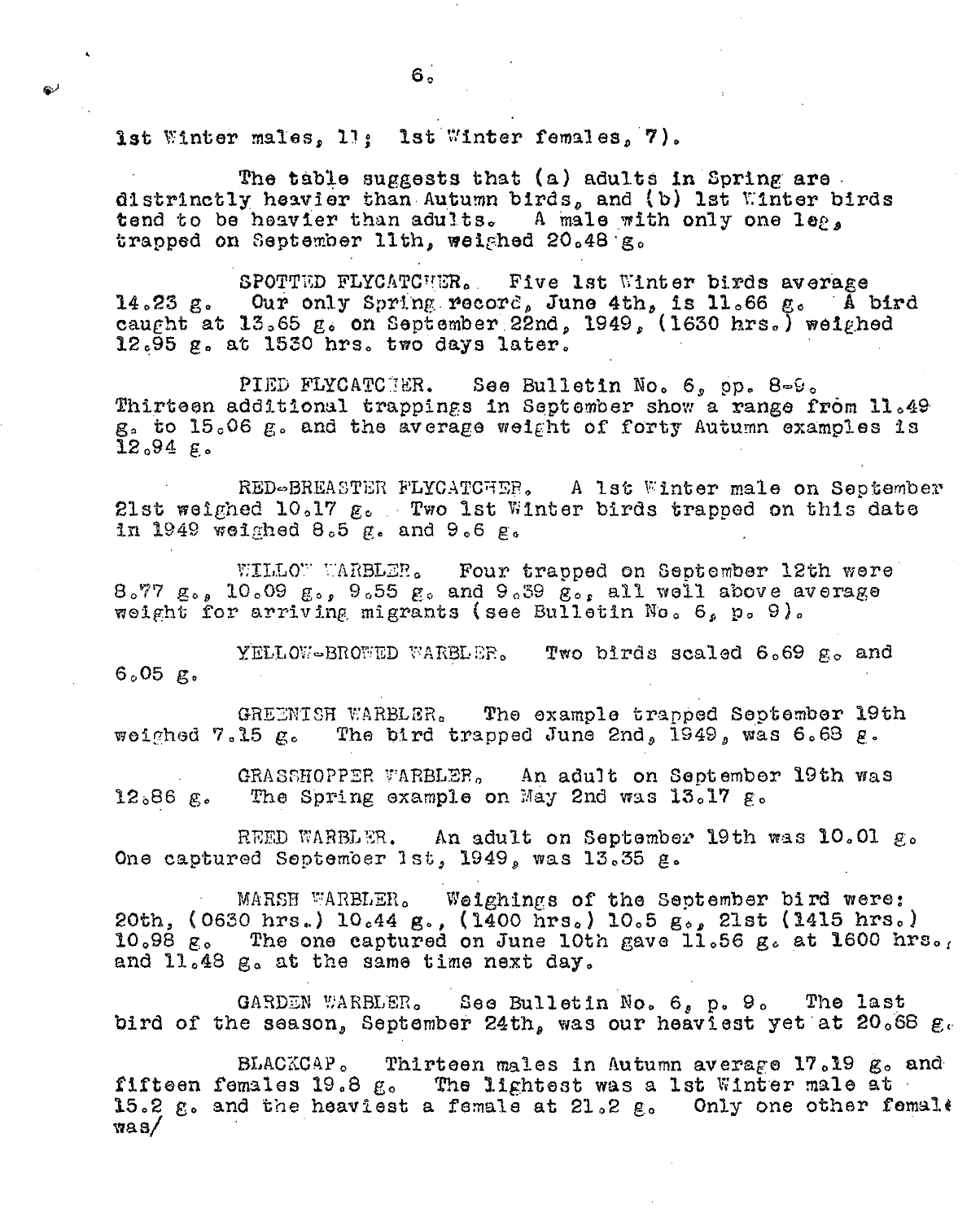was above 20 g. A male from mid-November 1949 with an abnormally low weight of 13.75 g. is omitted from these figures.

1st Winter male, September 21st, 17.89 g. **TLUETHROAT.** Two May birds weighed; lst Summer male, 15.98 g., on May lith, increasing to 17.77 g. on 13th; adult male, 19.1 g. on 24th.

# Field-notes on a Red-headed Bunting. 3.

The bird was watched, sometimes for long pariods, by<br>Ian Munro, Dougal Andrew, M. J. Wotton, Ian Mackay, W. Bird and Ian Walker. Notes were made in the field by the four first-named, and the following description was put into shape by Munro, with the The bird was seen for a few assistance of the other observers. minutes by KW. and EW. on September 21st.

The bird, being a male in good plumage, was not at all difficult to identify. The immediate impression upon sighting it was of a large strikingly=coloured bunting with bright yellow underparts and reddish head and bib. On a close approach the massive steely-blue bill was a prominent feature. The bird was certainly larger than a Yellow-hammer, but was not quite so plump as a Corn-bunting. The following plumage description was made from notes taken in the field, observing at various ranges through x 8 binoculars, and also at about ten yards range through a x 25 telescope.

Forehead and crown dark chestnut, finely streaked with dark brown; the colour varied as the bird altered its position, the brighter feather-bases being sometimes visible. Nape, upper sides of neck and ear-coverts greenish-brown shading into the crown, flecked yellow on sides of neck and ear coverts, and with fine dark striations on nape and sides of neck. Mantle feathers niggerbrown with fawn margins and tips, though greenish flecking was visible on one occasion when the feathers were wind-ruffled, showing their bases. Lower mantle greenish-yellow shading into a canaryyellow rump (which, however, looked more greenish-yellow when the bird was in flight). Tail feathers dark nigger-brown with fawn margins and tips: the tail was moderately forked and showed no signs of abrasion, and was dull white beneath when viewed at close range.

Throat, upper breast and lores dark chestnut, a lit tle brighter than the crown, and brighter still when the feathers were wind-ruffled. The feathers of throat and breast had pale brown tips, and the bib was not so extensive as shown in "The Handbook"  $plate/$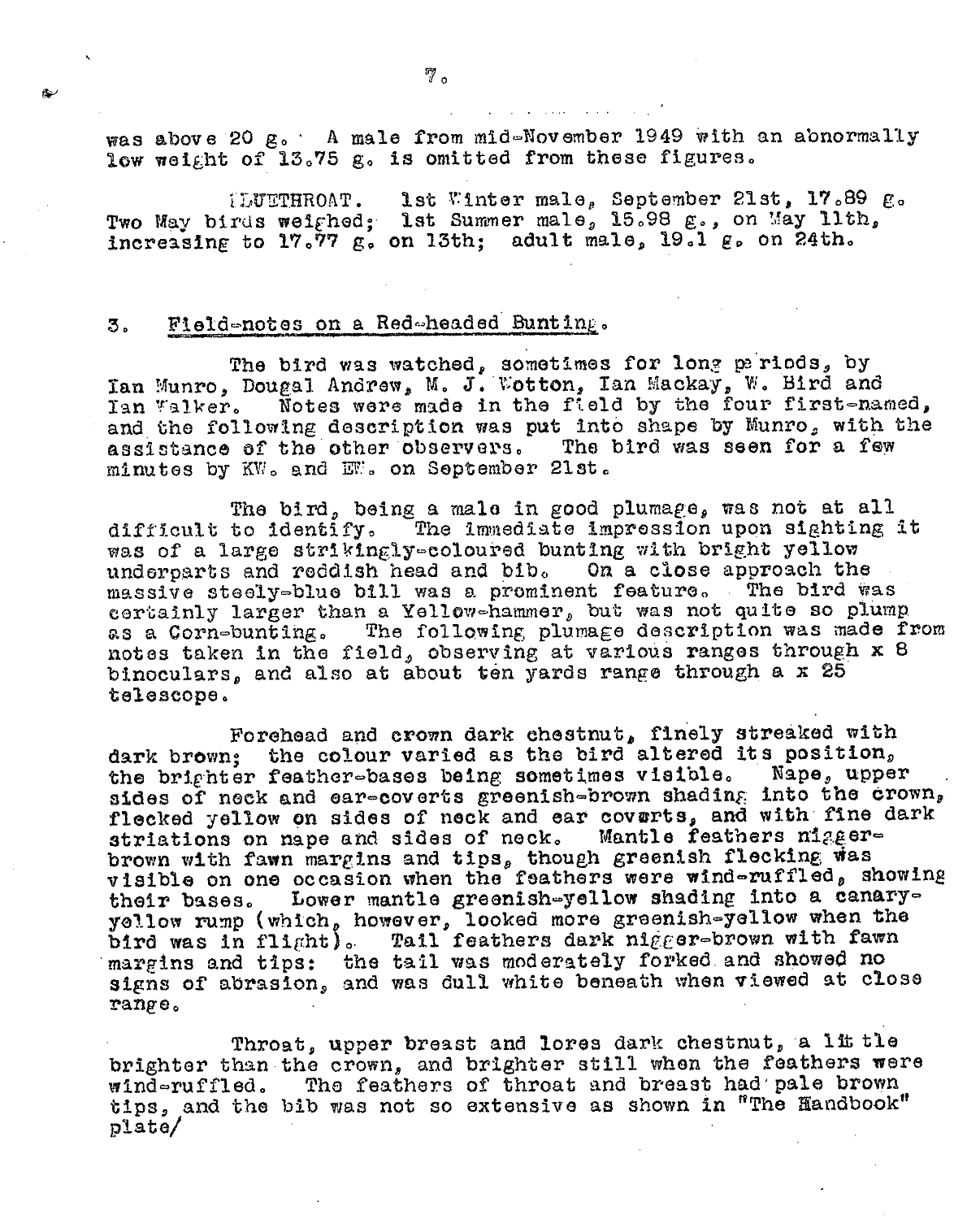Lores and ear-coverts were separated from the breast by a plate. malar band of drab chestnut flecked with yellow. Lower sides of breast, belly, flanks and under tail-coverts a uniform canaryyellow merging with the greenish-brown of ear-coverts and sides of neck.

Most of the scapular feathers were green shebrown with small dark centres, creating the effect, when the bird was at rest, of a greenish-brown "V" with its apex at the rump (a ver, noticeable character in the field  $\sim$  KV.). The lesser coverts and bastard-wing The primaries were nigger-brown with fawn appeared to be similar. tips and margins, and the secondaries and greater coverts were similar but with broader margins. The median coverts were dark and formed a definite band across the closed wing. The underside of the wing showed dull white.

The bill was massive and in cross-section roughly triang: :ular, as the lower mandible was broader than the upper. It was steely-blue in colour, and the legs were brownish-pink.

During its four days' stay (September 19-22nd) the bird frequented the same small area of marshy pasture bordered by a clover field, a cabbage garden, a field of turnips and a stubble It rescried to the cabbages and turnips not infrequently field. for cover, and despite its brilliant plumage it was difficult to see once it entered the roots, its colours blending perfectly with the reds and yellows of the withered leaves. It repaired to the oat-stooks in the stubble for feeding purposes.

The flight was strong and undulating, and the bird appeared very elongated when on the wing. The wing-feathers then, in certain lights, could appear blue-grey and the contrast of this colour with the bright yellow underparts strongly recalled the col: :our-scheme of the Grey Wagtsil. In flight at a distance and in silhoustte it was easy to confuse with the Skylarks on the wing at the same time. A low call, rendered "tchup", was heard on a number of occasions, usually when the bird flew up.

Then on the alert, or immediately upon alighting, the bird assumed an upright, elongated pose, later relaxing into a more nearly horizontal attitude. It was seen to perch on walls, fences, and sometimes "sideways" on cornestooks. It generally sat motion: :less for long periods with the wing-points slightly drooped below the tail. It was possible to get within ten yards of the bird when in concealment, but an approach to nearer than twenty yards in the open was difficult.

4/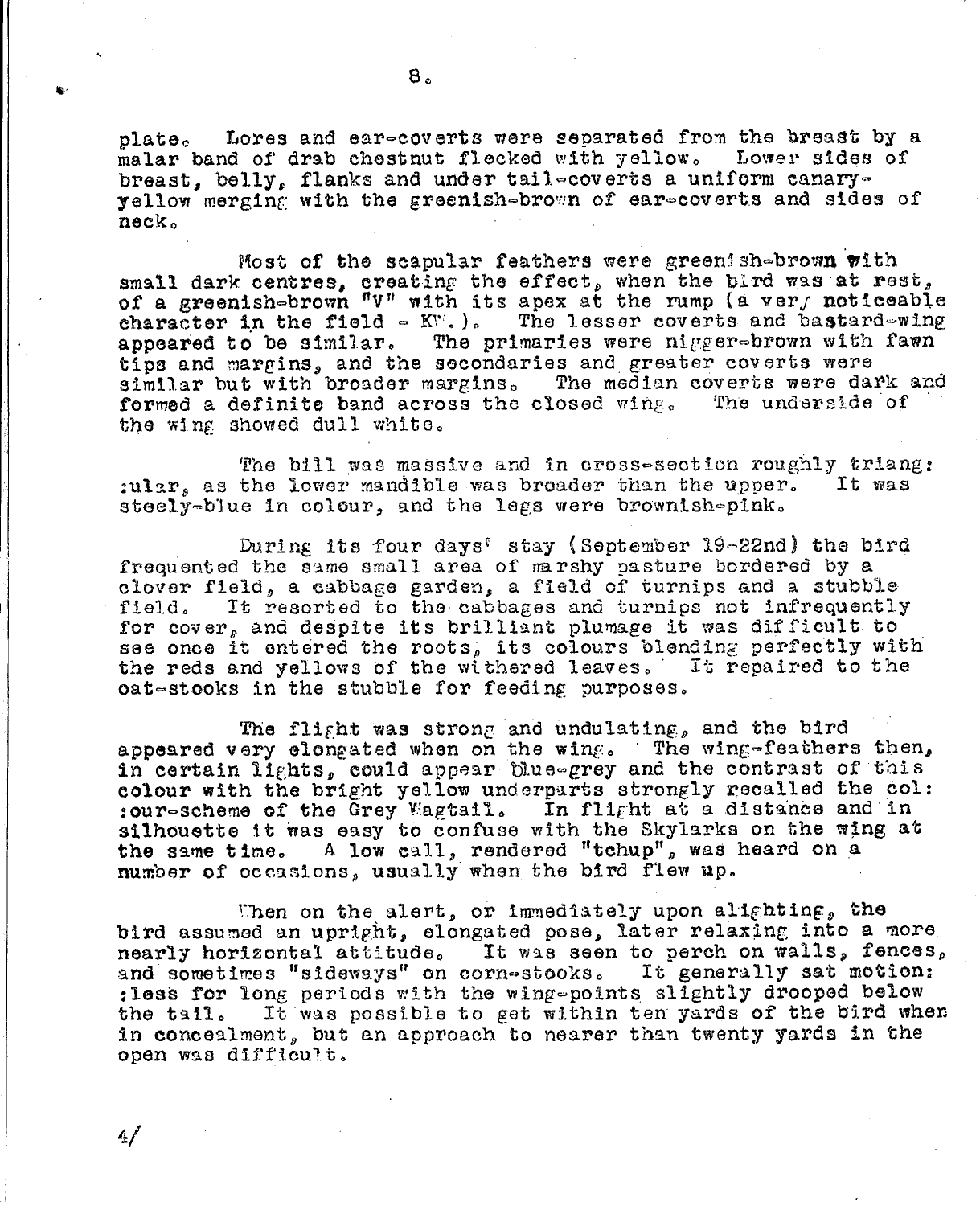### 4. Field-notes on a Greenish Warbler.

This bird appeared very grey in the field, and was at first mistaken for a Northern Willow-warbler, until the single wing-bar was seen.

The upper-parts appeared to be a uniform olive-grey. with the tail and primaries darker. The underparts were a uniform greyish-white, as were also the wing-bars and superciliary The bill seemed small for the size of the bird, and the stripes. pale colour of the lower mandible was clearly seen on one occasion. The bird was stockily built, and appeared slightly smaller than a Willow Warbler.

When discovered, it was feeding among the turnip-plants. rarely appearing among the upper leaves, and rarely remaining motionless. It flew only occasionally, usually to pass round the observers and settle in the crop behind them. These skulking habits led to its capture in the Yeoman net.

In comparison with the other two Phylloscopi with wing. bars observed here this Autumn, the Eversmann's (Ph. borealis) and Yellow-browed Warblers (ph. incrnatus), some distinctive points were noted. The most important field-character of the bird was its general greyness, contrasting with the greenish hue of the other two species. In size it was intermediate, in behaviour more active than borealis but less so than inornatus, which it resemoled, however, in its habit of remaining largely concealed among the The single wing-bar was conspicuous when the wing was seen roots. clearly, and it was whittsh in contrast with the yellowish bars of the other species. The eye-stripe, although very prominent, was less so than in Eversmann's Warbler, and much less so than in the Yellow-browed.

The bird was watched by Ian Munro, Dougal Andrew, M. J. Wotton, Pamela McMorran and M. Abraham, and the notes were compiled by Ian Munro in consultation with the other observers.

The bird was examined in the hand by KW. The unabraded greater coverts and practically unworn remiges and retrices indicate that it was a first-year bird. The outermost greater covert had a small light tip on the outer web, and the next four had broader white tips on the outer webs. Upper mandible dark brown, lower light pinkish-brown. Tarsi dark greyish-brown. The yellow in the supercilium and yellowish wash on the underparts were only faintly indicated and apparently not obvious in the field. Diagnosis of race is based on wing-formula (2nd primary between 7th and 8th) combined with single wing-bar. Wing 57/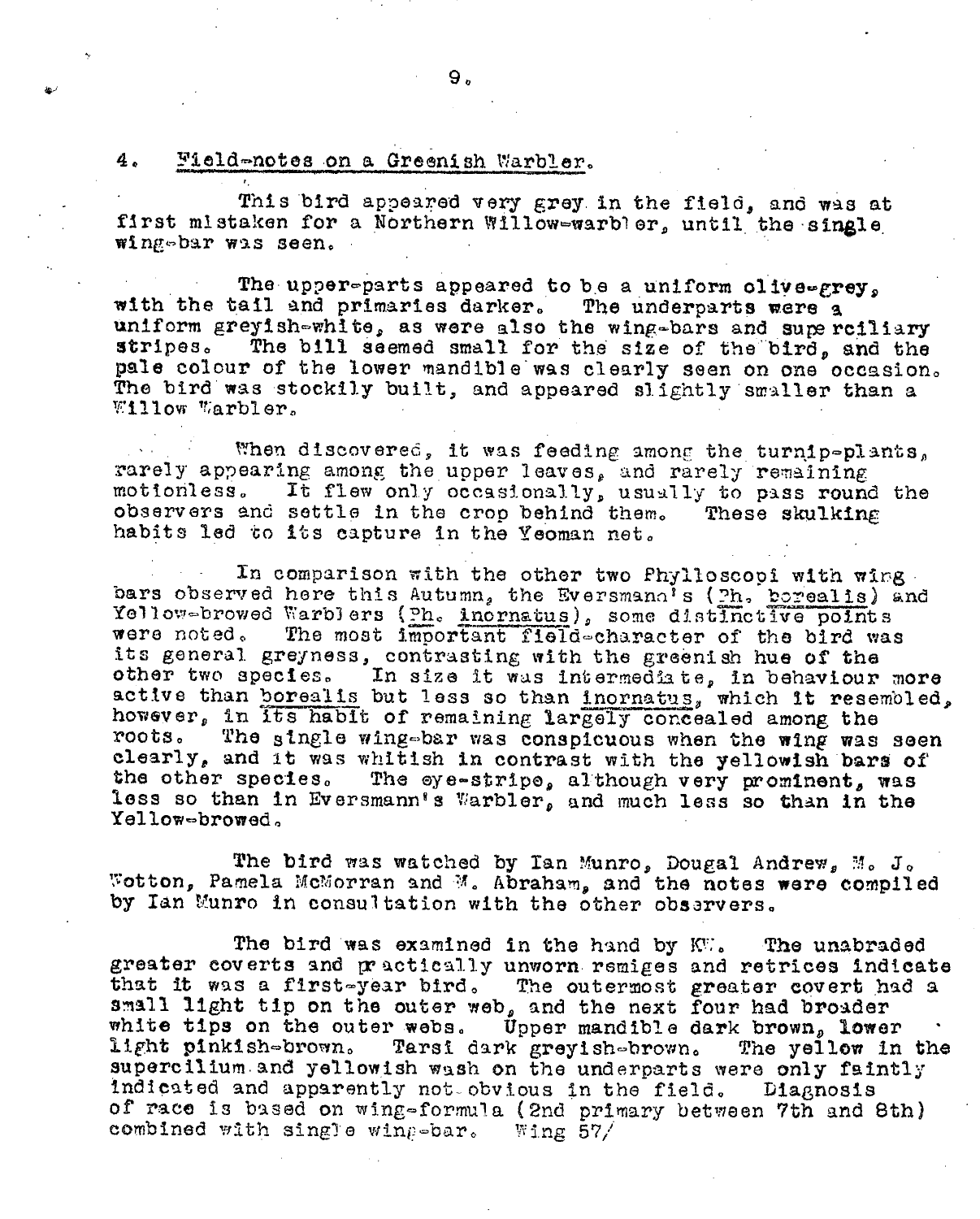57 mm., bill from skull ll.5 mm., tarsus 20 mm.

This is the second occurrence of the species on Fair Isle: for observations on the bird of June 2-3rd, 1949, see Rect. Nat. 62: 18-20. There have now been four records of this species in Britain since 1945, a fact which may suggest that the westwards extension of its range, noted by C. B. Ticehurst ("The Genus Phylloscopus", p. 138) is still proceeding.

### 5. Analysis of Wing-formula of Pied Flycatcher.

According to "The Handbook" (i, pp. 309, 312) the Pied and Collared Flycatchers, Muscicapa hypoleuca and M. albicollis, are separable on differences in the wing-formula. During the present Autumn 31 specimens of M. hypoleuca have been examined at Fair Isle, and as the variation in the relative positions of the tips of the primary feathers is somewhat wider than "The Hundbook" indicates, it is evident that the wing-formula must be used with caution as a criterion for separating females and young of the two species. Fortunately, slight but recognisable plumage differences are also involved.

"The Handbook" gives the following data on wing-formulae:

| $Pr{imgry.}$                                                                                                  | M. hypoleuca.                      | M. albicollis.                                                                   |  |  |  |
|---------------------------------------------------------------------------------------------------------------|------------------------------------|----------------------------------------------------------------------------------|--|--|--|
| 38t.                                                                                                          | 2-4 mm. longer than<br>p. coverts. | Equal or $1-3$ mm.<br>longer than primary<br>coverts.                            |  |  |  |
| and 4th.<br>7 J J                                                                                             | longest.                           | longest.                                                                         |  |  |  |
| 2nd                                                                                                           | 4-7 mm. shorter.                   | 2-6 mm. shorter.                                                                 |  |  |  |
| 5th.<br>$2-5$ mm. shorter.<br>(Usually longer and never<br>shorter than 2nd, occasion:<br>$:$ ally $equal$ ). |                                    | 4-6 mm. shorter.<br>(Equal or shorter<br>than 2nd, in one<br>case a shade longer |  |  |  |
| 6th.                                                                                                          | 8-10 mm. shorter.                  | $10-12$ mm. shorter.                                                             |  |  |  |

Analysis of the 31 records obtained at Fair Isle gives the following results:

lst/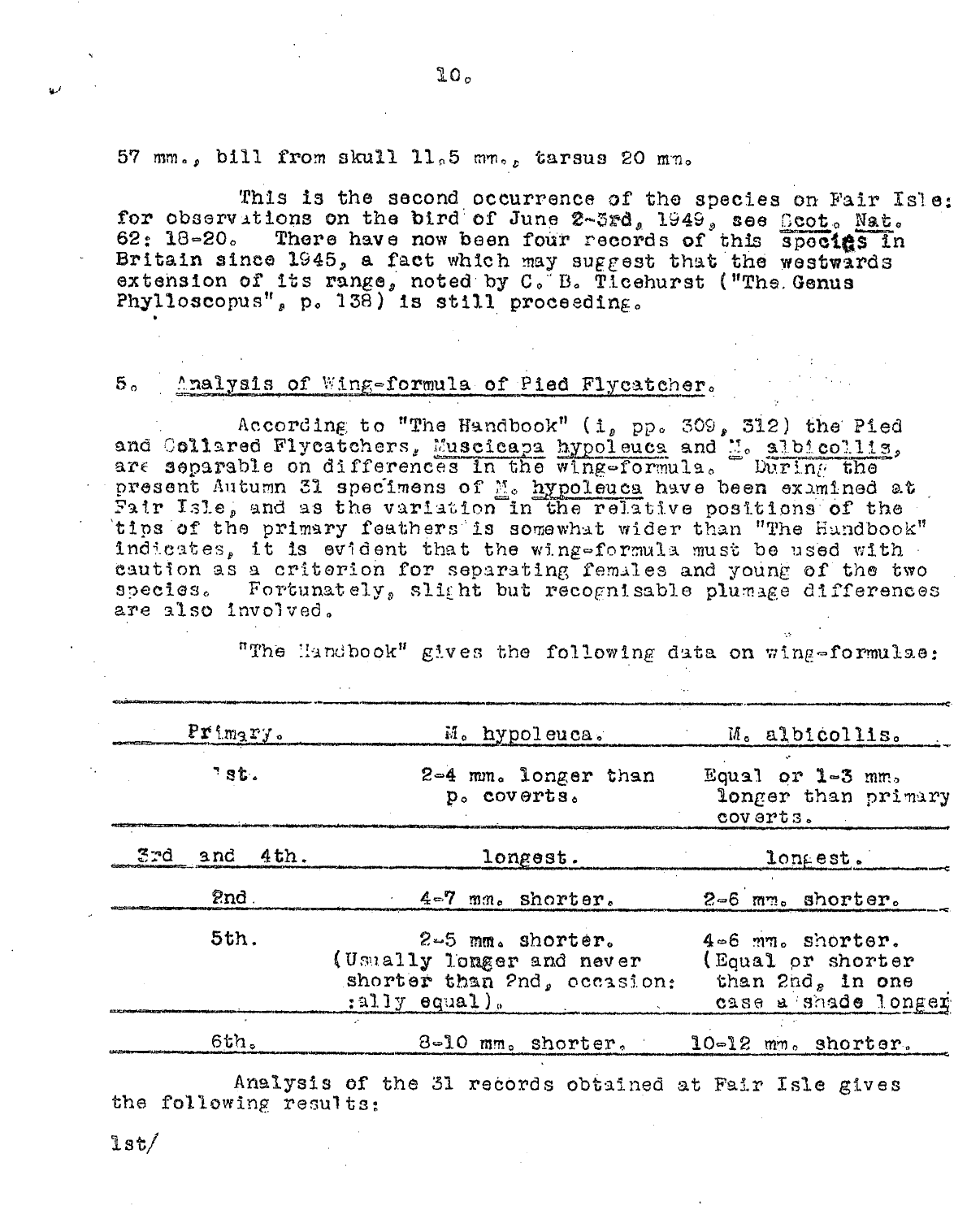- 3rd and 4th primaries longest and equal in 14 cases; 3rd longest in 50% (mostly by less than 1 mm., once 1.5 mm.): 4th longest by 0.5 mm. in one example.
- 2nd primary shorter than 5th in 27 birds; 2nd equals 5th in two, and 2nd longer than 5th (by 0.5 mm. and 1 mm.) in two birds.
- 5th primary mostly 4-6 mm, shorter than wing-point (once 3.5 and once  $\bar{7}$  mm.).

6th primary 7-11 mm. shorter (normally 8-10 mm. shorter).

# Trapping and Ringing.  $6<sub>a</sub>$

The season's total of ringed birds at October 15th was 2033 of 71 different species. September was not a very good trapping month, there being nearly a hundred fewer captures than in September 1949.

A new trap, roofing the narrowest part of the small gully called Vaadal, was completed towards the end of the month. Its captures, although few so far, included two Snipe within a few hours on the morning of September 21st, a young Merlin on October 8th, and two Water Rails on October 15th.

The Yeoman Trap, which consists of a net made for us by Comdr. Tom Yeoman during jast Winter (see Bulletin No. 1), has had success in the crops. It is laid out over the tops of the plants, the entrance being propped up with wooden sticks about  $2\frac{1}{2}$  ft. long, and the sides and rear held down by stones, and the prospective victims are driven underneath it. Captures during September were the Grasshopper, Reed and Greenish Warblers on 19th and a Yellowbrowed Warbler on 21st. A British Robin (only the second for Fair<br>Isle) was caught in it on October 6th. It has been used unsuccess: : fully against another Yellow-browed, a probable Northern Willow Warbler and two Lapland Buntings which, in a manner quite unusual for their kind, were skulking in a turnip field.

 $7\,$ Mascellansous.

 $NO/$